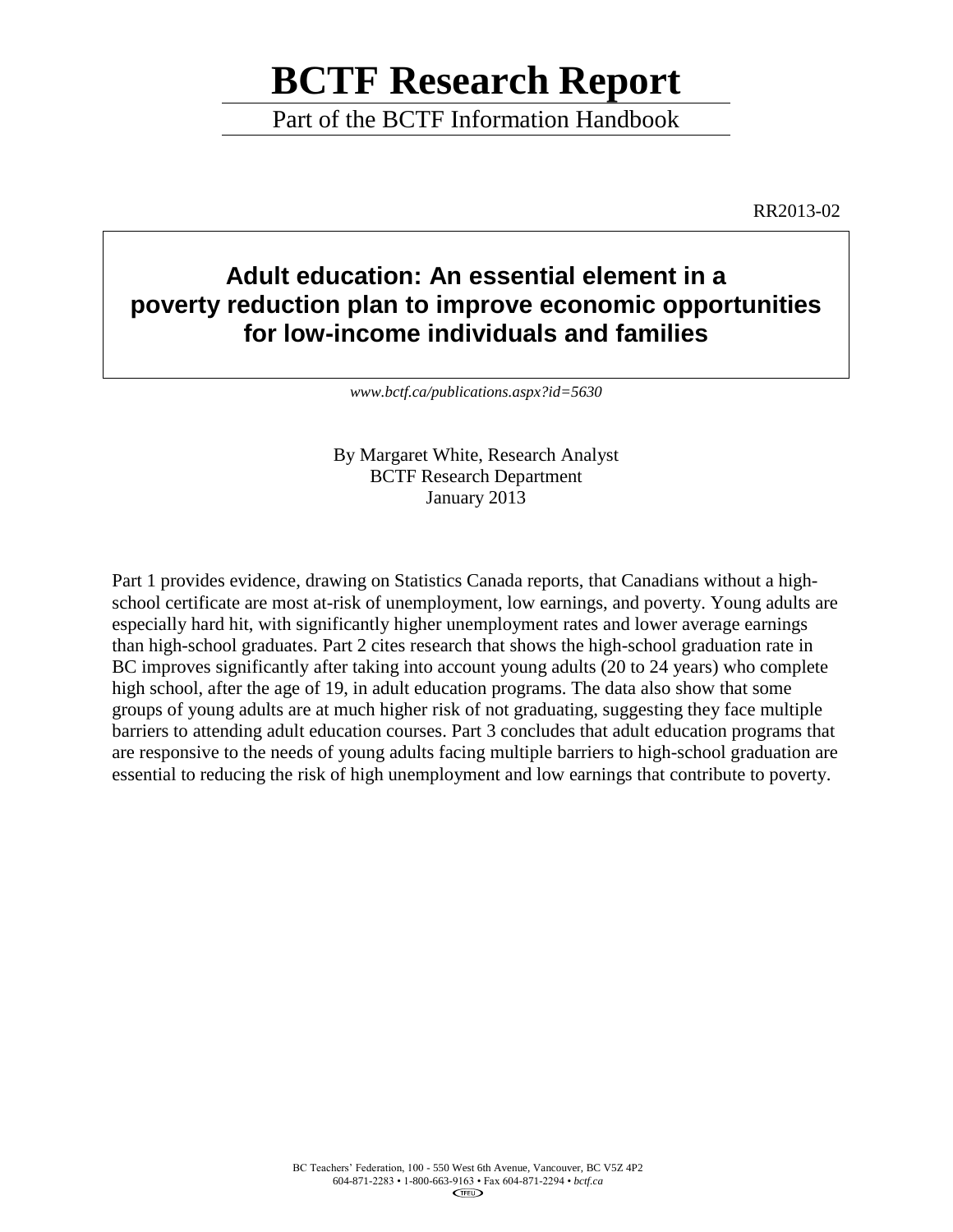# **Part 1: Education: Impact on earnings, unemployment, and poverty**

Research shows that young adults without a high-school diploma have lower average earnings and higher unemployment rates than graduates—both risk factors for poverty. And family poverty rates are significantly higher for families where a parent has less than a high-school education.

#### **Family poverty rates and level of education**

There is considerable evidence that education buffers families against poverty. A 2008 Statistics Canada study found that higher levels of education of a parent protected families from persistent poverty, suggesting that pursuing further education can help families to move out of poverty (Fleury, 2008). The *Growing Up in North America* report (CCSD et al., 2008) shows that the child poverty rate in 2000 was five times higher for parents with less than a secondary education (27.6%), compared to those of parents who completed a university or college education (5.4%), and twice as high for families where a parent completed secondary/vocational or some postsecondary education.

#### **Average earnings and level of education**

When young adults (20 to 24 years) with less than high school are employed, they work longer hours for less pay than high-school graduates, according to a recent Statistics Canada report<sup>1</sup>. In 2009–10, young adults without a high-school certificate working full-time worked 0.7 hours more per week and earned \$70 less per week, on average, than high-school graduates in the same age group. The gap in median weekly earnings for 20- to 24-year-old, full-time workers is even wider, with non-graduates earning \$97 less per week than high-school graduates. Over time, inflation-adjusted average earnings decreased for workers without a high-school diploma. Since 1997, the hourly wage in constant 2007 dollars decreased for workers with no high-school diploma, and increased by 5% for those with a post-secondary certificate (Statistics Canada, 2008).

#### **Unemployment rates and level of education**

Young adults who do not complete high school are especially vulnerable to unemployment. In 2011, the unemployment rate of Canadians with less than high school was double that of highschool graduates, and four times as high as for those with a university degree<sup>2</sup>. This section draws on Statistics Canada reports to examine the impact of education on unemployment rates, and identify which groups are most at-risk of unemployment.

The figures in Table 1 show that the unemployment rate in Canada decreases steadily for each level of education. This relationship has been consistent over the last twenty years. Canadians with less than a high-school education had an unemployment rate about three times as high as those with a university degree in 1990, 2000, and 2010.

 $\overline{a}$ 

<sup>1</sup> Gilmore, J. (2010, November). *Trends in drop-out rates and the labour market outcomes for young drop-outs.* Statistics Canada Catalogue no. 81-004-X.

<sup>2</sup> Wannell, T. and Usalcas, J. (2012). Labour Force Survey: 2011 year-end review, *Perspectives on Labour and Income*, Statistics Canada: March 23, 2012, p.11.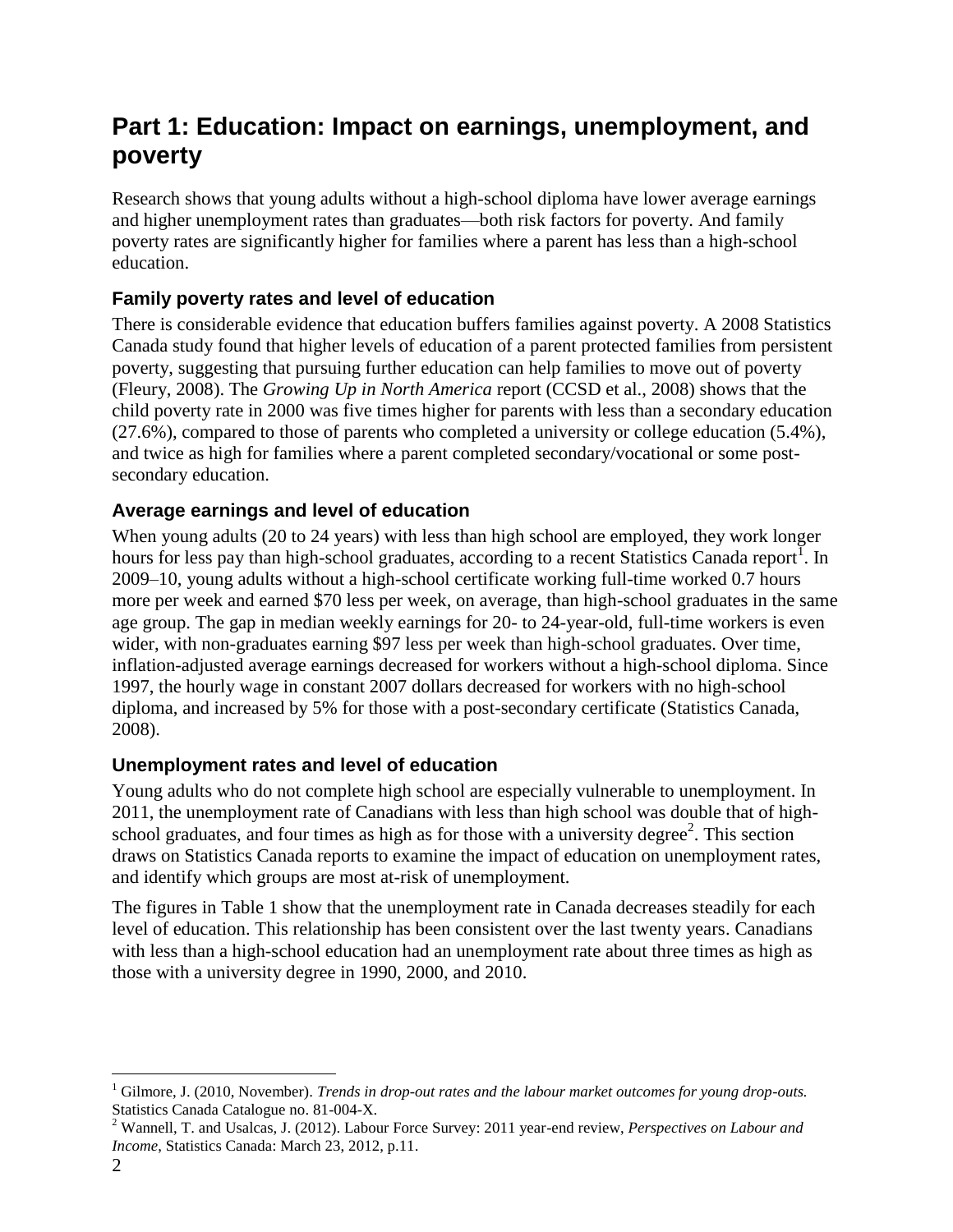|      | <b>All levels</b> | Less than high school | <b>High school</b> | <b>College or Trade</b> | <b>University</b> |
|------|-------------------|-----------------------|--------------------|-------------------------|-------------------|
| 1990 | 8.1               | 12.4                  | 7.8                | 6.3                     | 3.8               |
| 1995 | 9.5               | 15.1                  | 9.6                | 7.9                     | 5.0               |
| 2000 | 6.8               | 12.6                  | 7.0                | 5.2                     | 3.8               |
| 2005 | 6.8               | 12.6                  | 7.1                | 5.3                     | 4.6               |
| 2010 | 8.0               | 15.9                  | 9.0                | 6.5                     | 5.2               |

**Table 1: Unemployment rate by level of education, Canada: Select years—1990 to 2010**

BCTF Research table with data from Statistics Canada (2012).Table E.3.1, Unemployment rates of population aged 15 and over, by educational attainment, Canada, 1990 to 2011; [http://www.statcan.gc.ca/pub/81-582](http://www.statcan.gc.ca/pub/81-582-x/2012001/tbl/tble3.1-eng.htm) [x/2012001/tbl/tble3.1-eng.htm](http://www.statcan.gc.ca/pub/81-582-x/2012001/tbl/tble3.1-eng.htm)

What appears to be worsening is the unemployment rate for those with less than high school relative to all levels of education. Chart 1 graphs the unemployment rate for individuals with less than high school and the average unemployment rate (all levels of education) between 2000 and 2011 (Statistics Canada, 2012a).

Between 2000 and 2008, the unemployment rate for individuals with less than high school was about 6% higher than for all levels of education. At the start of the global recession, unemployment rates increased for all groups, but more-so for those with less than high school. The gap in the unemployment rate widened at the start of the recession and has remained so since then. By 2011, the unemployment rate for individuals with less than high school was almost 8% higher than for all levels of education.



BCTF Research chart with data from Statistics Canada (2012). Table E.3.1, Unemployment rates of population aged 15 and over, by educational attainment, Canada, 1990 to 2011[; http://www.statcan.gc.ca/pub/81-582](http://www.statcan.gc.ca/pub/81-582-x/2012001/tbl/tble3.1-eng.htm) [x/2012001/tbl/tble3.1-eng.htm](http://www.statcan.gc.ca/pub/81-582-x/2012001/tbl/tble3.1-eng.htm)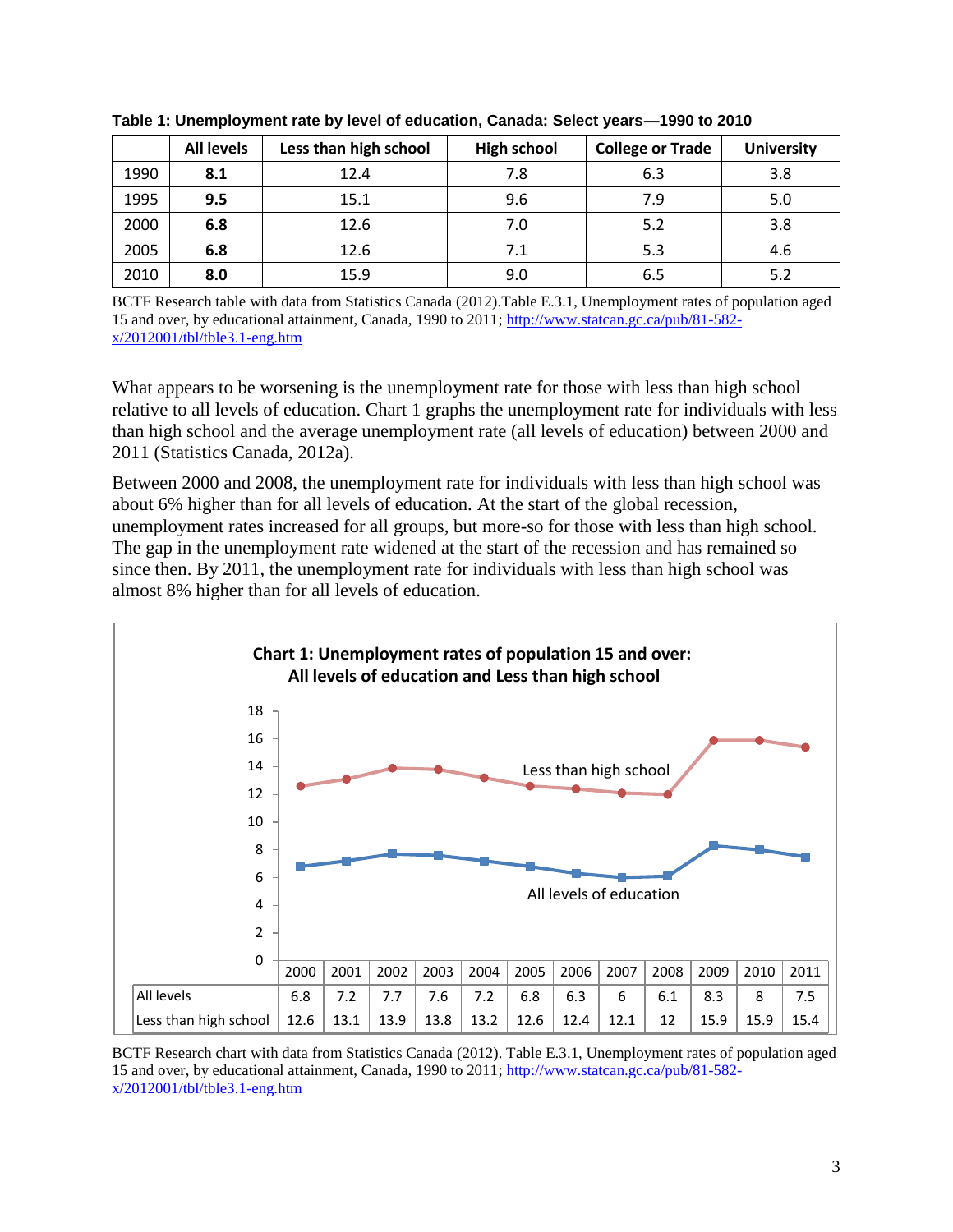#### **Aboriginal unemployment rate for non-graduates three times the national average**

Aboriginal (Off-reserve) individuals are especially vulnerable to unemployment. Table 2 shows the unemployment rate by education level for All Canadians and for the Off-reserve Aboriginal population. In 2011, the unemployment rate for Aboriginal people was 12.9% compared to 7.5% for all Canadians. The unemployment rate for Aboriginals with less than high school (22.5%) was considerably higher than for all Canadians with less than high school (15.4%), and three times as high as the national unemployment rate (7.5%). While the Aboriginal unemployment rate decreases with each level of education, it is higher than the average, except for university.

**Table 2: Unemployment rate and educational attainment—Canada (All) and Off-reserve Aboriginal population (Ab): 2007 to 2011**

|      | Less than<br>high school |      | <b>High school</b> |      | <b>College or</b><br><b>Trade</b> |      | <b>University</b> |      | All levels of<br>education |      |
|------|--------------------------|------|--------------------|------|-----------------------------------|------|-------------------|------|----------------------------|------|
|      | All                      | Ab   | All                | Ab   | All                               | Ab   | All               | Ab   | All                        | Ab   |
| 2007 | 12.1                     | 17.1 | 6.4                | 9.5  | 4.9                               | 8.4  | 3.7               | 5.1E | 6.0                        | 10.7 |
| 2008 | 12.0                     | 16.3 | 6.6                | 9.9  | 4.8                               | 7.5  | 4.1               | 5.7E | 6.1                        | 10.3 |
| 2009 | 15.9                     | 23.6 | 9.3                | 13.9 | 6.8                               | 10.4 | 5.0               | 3.7  | 8.3                        | 13.8 |
| 2010 | 15.9                     | 24.1 | 9.0                | 13.8 | 6.5                               | 10.8 | 5.2               | 5.5  | 8.0                        | 14.3 |
| 2011 | 15.4                     | 22.5 | 8.4                | 13.6 | 5.9                               | 9.1  | 4.9               | 4.4E | 7.5                        | 12.9 |

Note: "E" is a notation used by Statistics Canada to denote "Use with caution".

Figures are from Statistics Canada (2012). Table E.3.3, Unemployment rates of population aged 15 and over, by educational attainment, off-reserve Aboriginal population, 2004 to 2011, and Table E.3.1, Unemployment rates of population aged 15 and over, by educational attainment, Canada, 1990 to 2011.

#### **Young adults with less than high school are most vulnerable to unemployment**

Young adults (20 to 24 years) with less than a high-school education are most vulnerable to unemployment. Chart 2 shows that before the global recession (2007–08), the unemployment rate was double for young adults aged 20 to 24 years with less than high school (18%) compared to high-school graduates (8.4%). By 2009–10, the unemployment rate increased for both groups, but more-so for young adults with less than high school (to 23.2%, an increase of 5.2%) compared to high-school graduates (to 11.9%, an increase of 3.5%). (Gilmore, 2010)



\* Defined as "high school graduates of the same age who were not enrolled in an educational institution". BCTF Research chart with figures from Gilmore, J. (2010, November). *Trends in dropout rates and the labour market outcomes of young dropouts,* Statistics Canada Catalogue no. 81-004-X.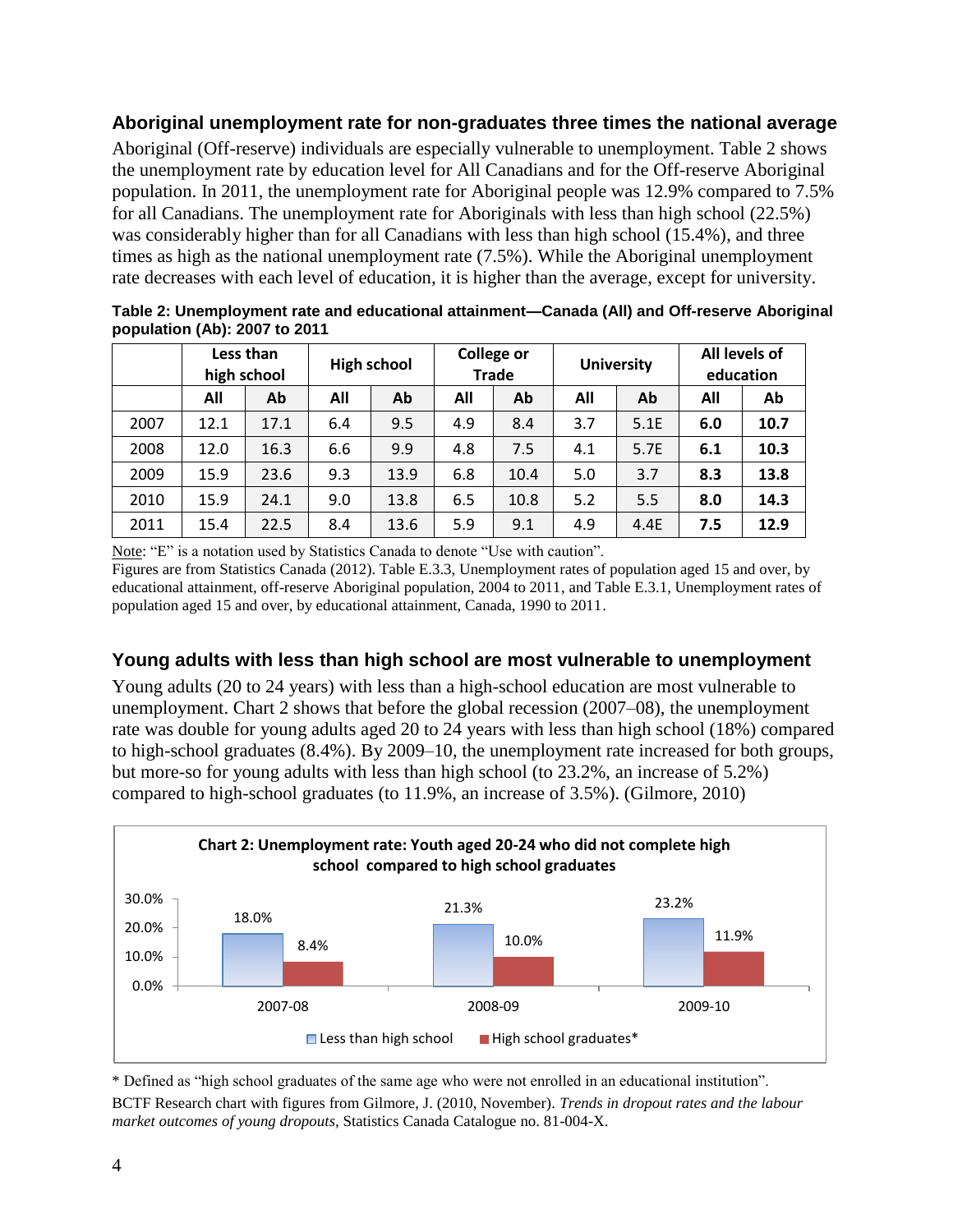### **Part 2: Adult education programs make a difference**

Although typical high school graduates will finish their secondary education by the age of 18, some do not, for a variety of reasons. Some return to school, taking advantage of 'second chance' opportunities for completing high school that are available across the country. However, by the age of 20 to 24, they typically have decided to return to complete their high school education or not.

Jason Gilmore, Statistics Canada (2010)

#### **Adult education opportunities boost the overall graduation rate**

Statistics Canada data<sup>3</sup> show that many students who do not complete high school by 19 years do so by the age of 24 years. In British Columbia, 80.5% of youth aged 18–19 years graduated from high school in 2009–10. But this measure does not take into account the young adults who successfully complete high-school requirements after 19 years of age. For this reason, Statistics Canada calculates "the share of 20- to 24-year-olds who are not attending school and who have not graduated from high school".

Using this measure, Statistics Canada figures for British Columbia (Table 3) show that 92.7% of young adults (20–24 years) are "high-school graduates", 6.3% are "not a high-school graduate and are not attending school", and 1% are "not a high-school graduate and are attending school".

|                                                     | 16 to 17 years old | 18 to 19 years old | 20 to 24 years old |
|-----------------------------------------------------|--------------------|--------------------|--------------------|
| High-school graduate                                | 7.8%               | 80.5%              | 92.7%              |
| Not a high-school graduate,<br>attending school     | 88.1%              | 13.4%              | 1.0%E              |
| Not a high-school graduate,<br>not attending school | 4.1%               | 6.1%               | 6.3%               |
| <b>Total</b>                                        | 100%               | 100%               | 100%               |

**Table 3: High-school graduation status, by age group, British Columbia, 2009–10**

Note: "E" is a notation used by Statistics Canada to denote "Use with caution".

 $\overline{a}$ 

Source: BCTF Research table with figures from a Statistics Canada report by McMullen and Gilmore (2010). *A note on high school graduation and school attendance, by age and province, 2009/10*, Appendix–Table A.1.

<sup>&</sup>lt;sup>3</sup> McMullen, K. and Gilmore, J. Statistics Canada (2010). A note on high school graduation and school attendance, by age and province, 2009/2010;<http://www.statcan.gc.ca/pub/81-004-x/2010004/article/11360-eng.htm>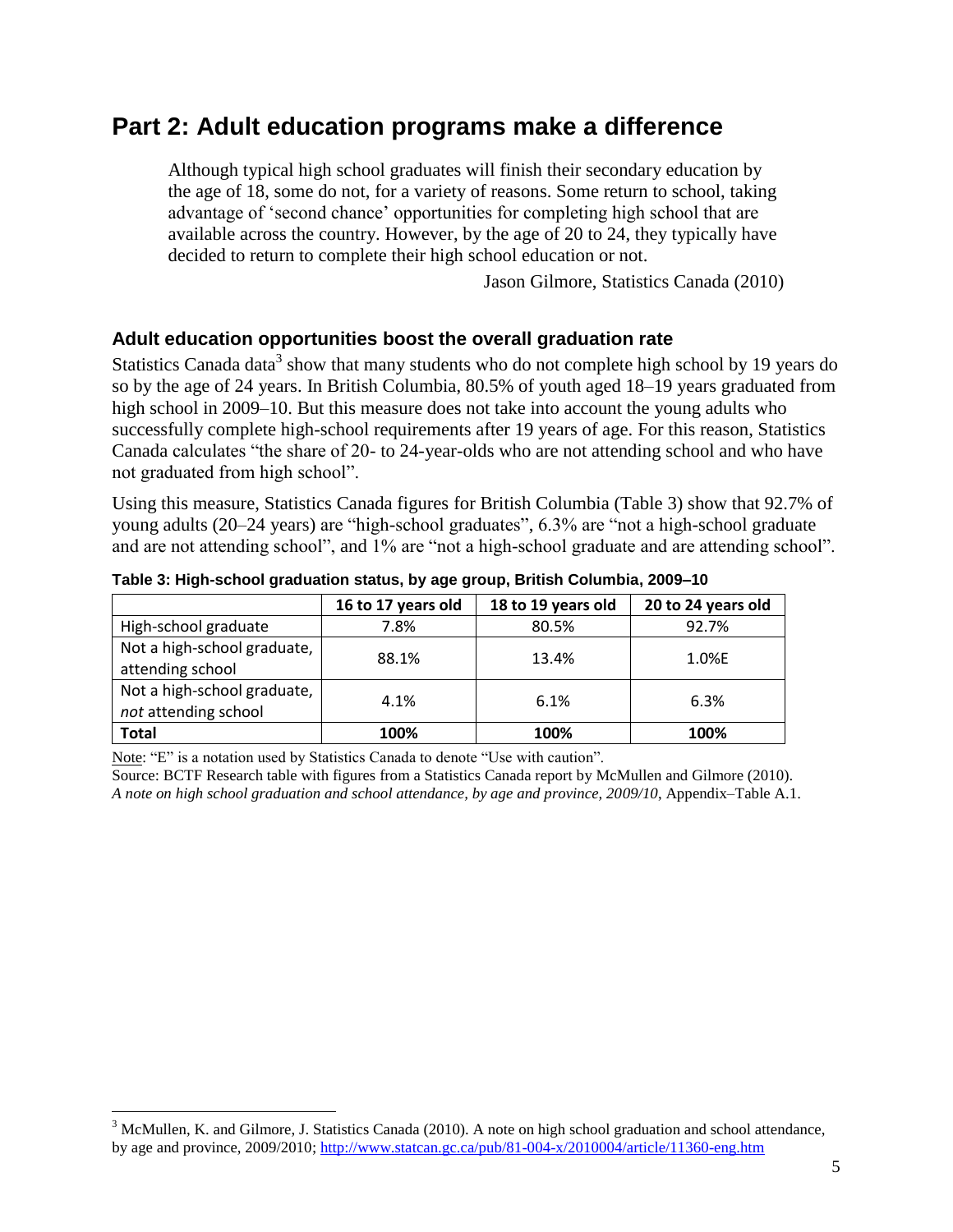#### **BC has the highest graduation rate for young adults 20 to 24 years**

Table 4 shows that the percentage of 20- to 24-year-olds who are high-school graduates is significantly higher than the graduation rate of 18- to 19-year-olds for all provinces, notably so for Nova Scotia. British Columbia (92.7%) has the highest percentage of young adults (20 to 24 years) who are high-school graduates of all provinces, based on 2009–10 figures.

| <b>Province</b>           | 18 to 19 years old | 20 to 24 years old |  |
|---------------------------|--------------------|--------------------|--|
| Newfoundland and Labrador | 81.2%              | 92.5%              |  |
| Prince Edward Island      | 78.6%              | 91.2%              |  |
| Nova Scotia               | 68.5%              | 88.7%              |  |
| New Brunswick             | 77.0%              | 90.2%              |  |
| Quebec                    | 80.6%              | 85.4%              |  |
| Ontario                   | 75.5%              | 91.0%              |  |
| Manitoba                  | 73.9%              | 86.9%              |  |
| Saskatchewan              | 72.1%              | 88.3%              |  |
| Alberta                   | 73.7%              | 89.0%              |  |
| <b>British Columbia</b>   | 80.5%              | 92.7%              |  |
| Canada (national average) | 76.9%              | 89.5%              |  |

**Table 4: High-school graduation rate: 20 to 24 years old by province, 2009–10**

Source: BCTF Research table with figures from a Statistics Canada report by McMullen and Gilmore (2010), *A note on high school graduation and school attendance, by age and province, 2009/10*, Appendix-Table A.1.

#### **Some young adults are more vulnerable to not completing high school**

In 2009–10, 8.5% of young adults aged 20 to 24 years in Canada were not high-school graduates, with a slightly higher rate for young men (10.3%) and lower for young women (6.6%). First Nations people living off-reserve (25.8%) and Métis (18.9%) aged 20–24 years show the highest non-completion rate. Richards (2011) reported the "dropout" rate for those living in rural areas (15.5%) was almost double that of those living in large cities (7.9%) between 2007–08 and 2009–10.

Statistics Canada data (Gilmore, 2010) shows that 6.2% of young adults in immigrant families were non-graduates in 2009–10, considerably lower than the rate for young adults born in Canada (9.1%). Research suggests this varies by country of origin. Richards (2011) cites data that shows the proportion of youth aged 15 to 24 years with incomplete secondary studies is above the national average for Haitian, Portuguese, and Jamaican youth and below the national average for youth from East and South Asia.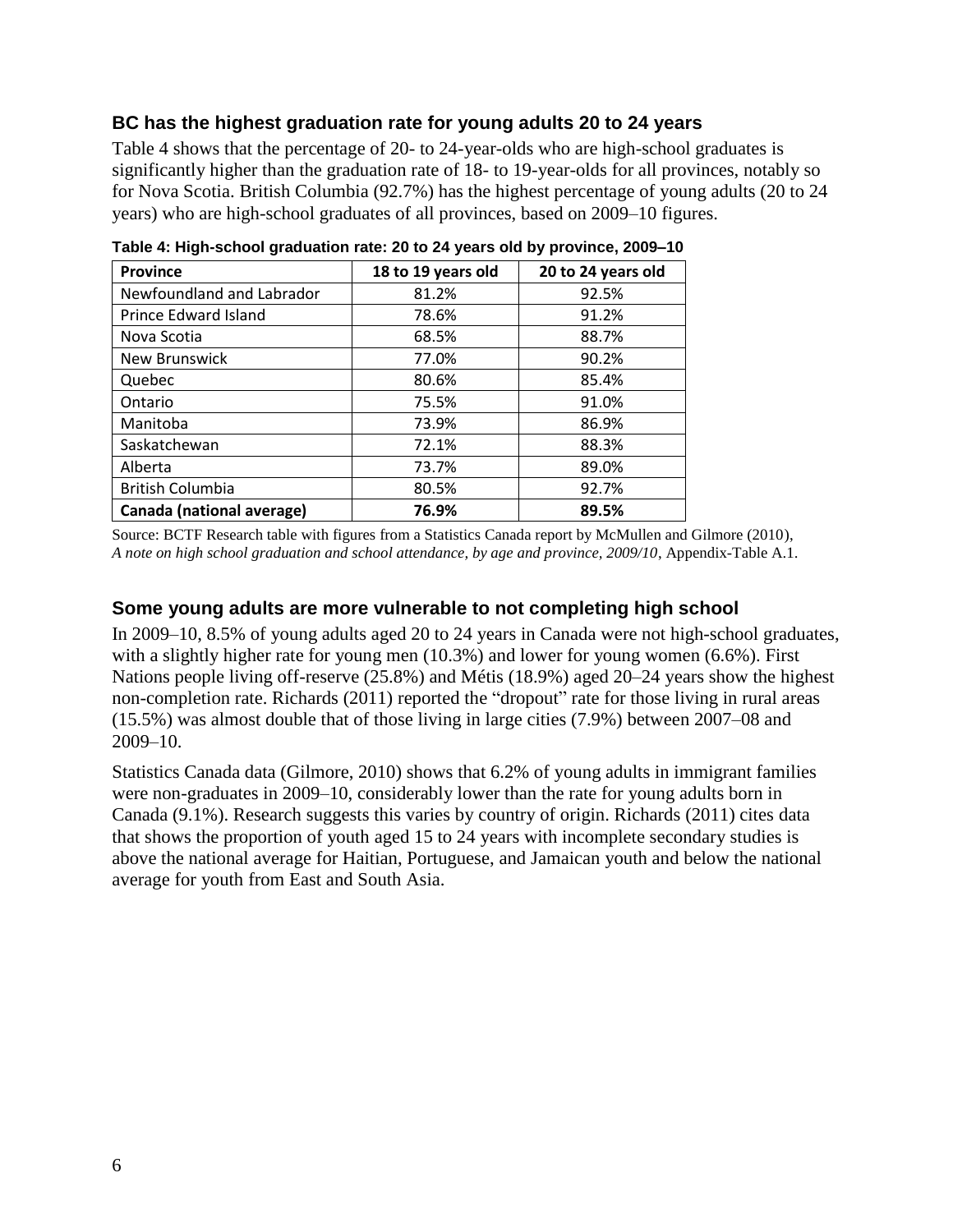## **Part 3: Discussion and implications**

This report provides evidence that adult education programs can make a significant difference in improving the high-school completion rate, removing a significant barrier to overcoming poverty. Many young adults take courses leading to graduation after the age of 19, and graduate between the ages of 20 to 24 years. These data also tell us that young adults who live in rural areas, or who are First Nations or Métis, or are members of some immigrant groups, face the most barriers to enrolling in and completing high-school requirements. Offering adult education programs for non-graduated adults that are flexible and responsive to the needs of these young adults so they can complete high school and pursue further education can remove a significant barrier to moving out of poverty.

Many adults have completed a high-school certificate but do not have the course requirements to apply to post-secondary programs. Completing a post-secondary education further increases labour market opportunities and average earnings, and reduces the risk of unemployment. Data cited in this report show that the unemployment rate decreases with each level of education, and over time, inflation-adjusted earnings increase for individuals with a post-secondary certificate but decrease for those with less than high school. The authors of *Growing Up in North America* (CCSD et al., 2008) conclude that a lack of post-secondary education poses a significant barrier to moving between the low-wage labour market and the higher-paid jobs associated with the knowledge economy.

Providing opportunities through adult education for young adults to complete high school, and/or requirements to enter post-secondary training, is an essential element of a poverty reduction plan. More needs to be done to identify and address barriers that prevent young adults from attending and completing adult education courses, especially young adults who are much-less likely to complete high school, such as those living in rural areas, those who are Aboriginal, and immigrants from countries of origin with low graduation rates.